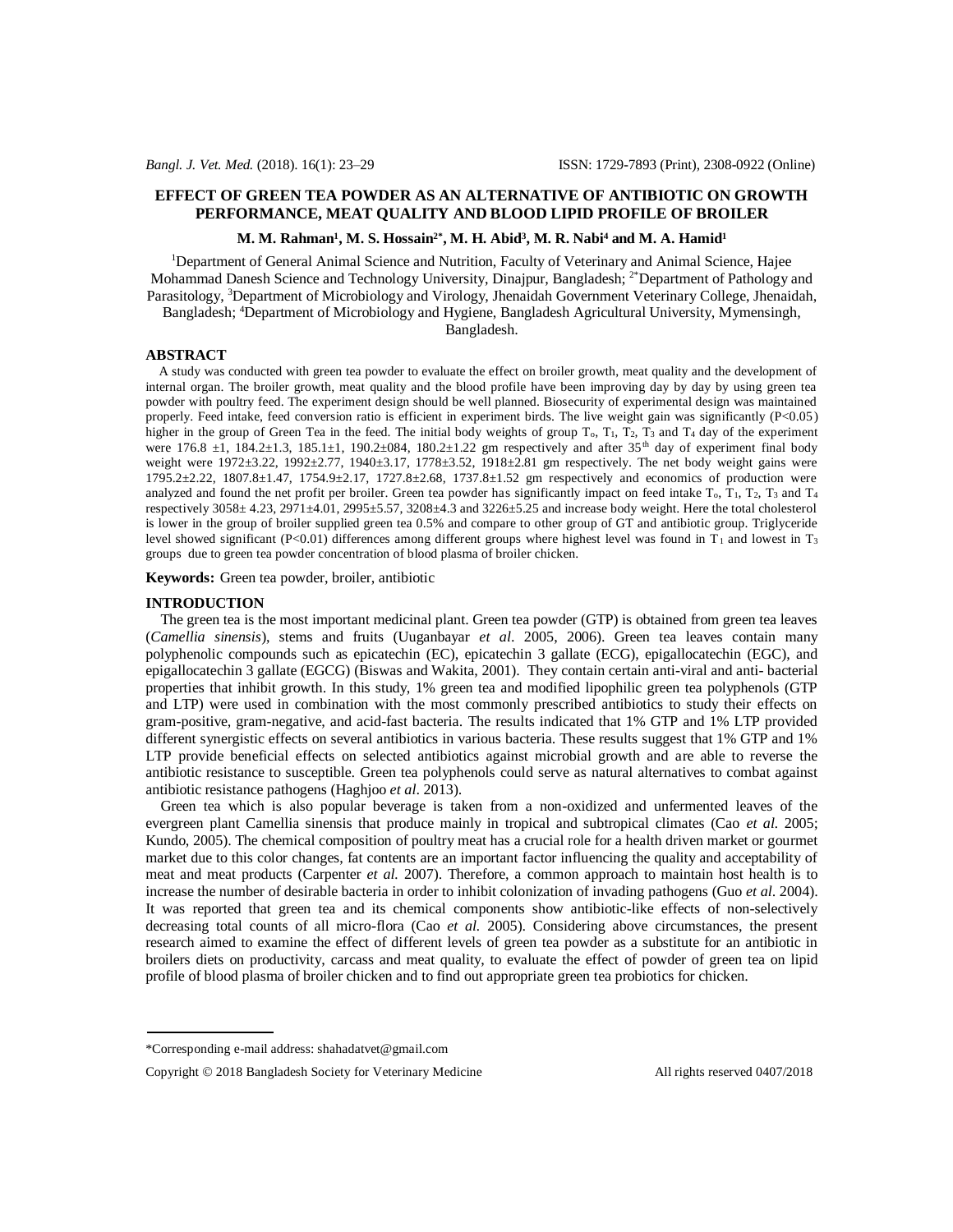# *Rahman and others*

### **MATERIALS AND METHODS**

 The birds were reared in a personal farm at Kornia, adjacent to the HSTU campus, Basherhat, Dinajpur. The required laboratory works were done with proper management at operation theater, Faculty of veterinary medicine HSTU, Dinajpur.

# **Experimental birds**

Hundred day old broiler chicks of "Cobb 500" strain were purchased from the dealer of Nourish poultry Hatchery Ltd. The chicks were properly exposed to heat that means brooding and management was carefully maintained as the company manual for up to 7 days. The birds were assigned to treatments with 4 replications having 5 chicks in each using completely randomized designed (CRD).

| Control       | Head | Treatment                                | No of Chicks per replication |                  |       |       |  |
|---------------|------|------------------------------------------|------------------------------|------------------|-------|-------|--|
|               |      |                                          | $R_1$                        | $\mathbf{R}_{2}$ | $R_3$ | $R_4$ |  |
| Control $T_0$ | 20   | Basal feed without additive              |                              |                  |       |       |  |
| Group $T_1$   | 20   | Basal feed with Green tea 0.5%           |                              |                  |       |       |  |
| Group $T_2$   | 20   | Basal feed with Green tea 1%             |                              |                  |       |       |  |
| Group $T_3$   | 20   | Basal feed with Green tea 2%             |                              |                  |       |       |  |
| Group $T_4$   | 20   | Basal feed with Oxytetracyclin 0. 1gm/kg |                              |                  |       |       |  |
| Total         | 100  |                                          |                              | 25               | つう    | 25    |  |

### **Experimental design**

 Total of 100 of seven (07) days old "Cobb 500" broilers were randomly divided into five (5) equal groups (5 $\times$ 20) and each group is divided into 4 replication i.e.  $4\times$ 5, then the group was numbered as group T<sub>0</sub>, T<sub>1</sub>, T<sub>2</sub>, T<sub>3</sub> and  $T_4$ . Group  $T_0$  was considered as control and fed with only commercial ration. Group  $T_1$  was treated with supplementation of 5 gm of Green Tea per kg of feed, Group  $T_2$  was treated with supplementation of 10 gm of Green Tea per kg of feed Group  $T_3$  was treated with supplementation of 20gm of Green Tea per kg of feed and Group  $T_4$  was treated with supplementation of 0.1 gm of Oxytetracyclin per kg of feed. Initial body weight of each bird was recorded (at day 07) before separation of birds in bamboo made floor (Macha). In every week the Body weight gain and feed intake was recorded up to the end of the experiment ( i.e. 35 days of bird age) and total 10 birds were sacrificed for taking visceral organ weight and collect blood sample for hematological test (Total cholesterol, Triglyceride, LDL and HDL).

#### **Research diets**

 $T_0$  = Control Group (Basal diet with supplement) + Fresh Drinking water

 $T_1$  = Basal diet + 0.5 % GT powder+ fresh Drinking water

- $T_2$  = Basal diet + 1 % GT powder+ fresh Drinking water
- $T_3$  = Basal diet + 2 % GT powder+ fresh Drinking water
- $T_4$  = Basal diet + Oxytertracycline 0.1gm/kg+ fresh Drinking water

# **Formulation of broiler ration**

 Experimental diets were formulated to meet the nutrient requirement of broiler suggested national research centre Govt. (NRC 1998). The starter diet vied for this study was ME 3000 Kcal/kg and CP 21.50% and the finisher diet was ME 3070 kcal/kg and CP 19% and another nutrient requirements are CF, EE, Ca, P, Lysine and methionine.

## **General management practices**

Bach Bamboo cage was 2.5 ft  $\times$  2ft was allotted for 5 birds in the shed. After 10 days the litter materials were removed regularly. *Ad libitum* drinking water was supplied, required temperature and humidity was maintained for the chicks. The chicks are properly vaccinated at schedule time. Biosecurity of the farm was maintained properly.

# **Measurement of live weight**

 The live weight of each bird was measured with digital balance of day old chicks and after 7 days. Subsequently every 7 days interval the birds were weighted and recorded up to 35 days of bird age total 10 birds were sacrificed, processed and then weights (live, Heart, spleen, Bursa).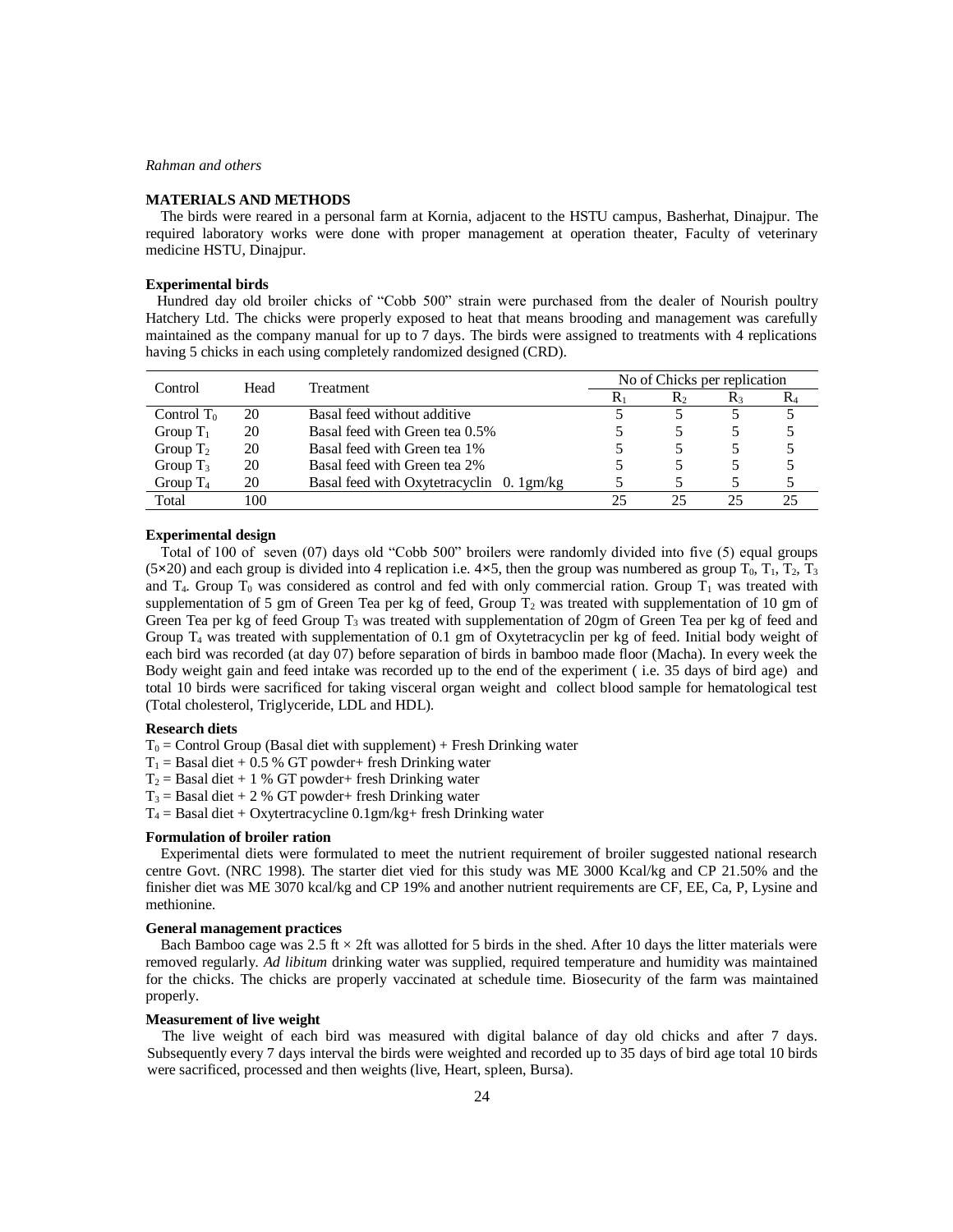# **Blood Collection**

Blood was collected from wing vein from each group in sterile syringe for hematological measurement as soon as possible of blood collection.

## **Total cholesterol (TC) determination procedure**

 At first blood sample was collected from wing vein of the experimental birds. Then the sample was centrifuged in the centrifugal machine at 1000 rpm for 15 minutes. Then the blood serum was separated from test tube. Cholesterol reagent was added in the serum test tube. Incubate the test tube for 10 minutes in room temperature. Optical density was measured. Then the concentration was determined. Finally the result was wrote down and analyzed.

# **Determination of HDL**

The High Density lipid (HDL) reagent was added in blood serum in test tube. Then the test tube was centrifuged in the centrifugal machine at 1000 rpm for 15 minutes. 10 micro liter of serum was taken and determined for cholesterol level.

#### **RESULTS**

# **Live weight and live weight gain**

The effects of feeding green tea as an alternative to antibiotic growth promoter in broiler diet are presented below:

| Live weight $(g/bird)$    |                    |                        |                        |                   |                               |              |  |
|---------------------------|--------------------|------------------------|------------------------|-------------------|-------------------------------|--------------|--|
| Age $(wk)$                | $T_0$              | $T_1$                  | Т2                     | $T_3$             | T <sub>4</sub>                | significance |  |
| 1 <sup>st</sup> week      | $176.8 \pm 1.00$   | $184.2 \pm 1.3$        | $185.1 \pm 1.00$       | $190.2 \pm 0.84$  | $180.2 \pm 1.22$              | <b>NS</b>    |  |
| $2nd$ week                | $434.8.0 \pm 1.41$ | $465.0 \pm 1.34$       | $484.8 \pm 1.0$        | $424.2 \pm 1.00$  | $427.0 \pm 1.14$              | <b>NS</b>    |  |
| $3rd$ week                | $794.2.4 \pm 1.51$ | $815.0 \pm 1.92$       | $897.0 \pm 1.14$       | $763.0 \pm 1.58$  | $832.4 \pm 1.64$              | <b>NS</b>    |  |
| $4th$ week                | $1296.0 \pm 2.95$  | $1266.0 \pm 2.58$      | $1266.0 \pm 2.17$      | $1225.0 \pm 1.58$ | $1276.0 \pm 2.95$             | <b>NS</b>    |  |
| $5th$ week                | $1972.0 \pm 3.22$  | $1992.0 \pm 2.77$      | $1940.0 \pm 3.17$      | $1778.0 \pm 3.52$ | $1918.0 \pm 2.81$             | *            |  |
| Body weight gain (g/bird) |                    |                        |                        |                   |                               |              |  |
| $1st$ week                | $131.8 \pm 1.44$   | ab<br>$142.2 \pm 1.51$ | ab<br>$142.1 \pm 3.22$ | $144.2 \pm 1.64$  | bc<br>$136.2 \pm 2.21$        | <b>NS</b>    |  |
| $2nd$ week                | $258.0 \pm 1.87$   | $280.8 \pm 3.22$       | $299.7 \pm 2.28$       | $234.2 \pm 1.31$  | $246.8 \pm 1.87$              | $\ast$       |  |
| $3rd$ week                | $359.4 \pm 3.05$   | $350.0 \pm 3.72$       | $412.2 \pm 3.11$       | $338.8 \pm 2.70$  | $405.4 \pm 1.92$ <sup>a</sup> | $\ast$       |  |
| $4th$ week                | $501.8 \pm 2.88$   | $451.0 \pm 1.92$       | $369.0 \pm 2.62$       | $462.0 \pm 2.38$  | $443.6 \pm 1.37$              | <b>NS</b>    |  |
| 5 <sup>th</sup> week      | $676.0 \pm 3.42$   | $726.0 \pm 2.70$       | $674.0 \pm 2.34$       | $553.0 \pm 2.62$  | $642.0 \pm 1.87$ c            | $\ast$       |  |

Table1. Live weight and live weight gain

 $** =$  Significant at 1% level of significance.

 $* =$  Significant at 5% level of significance.

a,b,c,d,e Values with different superscripts in the same row differ significantly (P<0.05).

## **Live weight and live weight gain**

 The live weight and live weight gain of broilers supplemented with different levels of green tea and antibiotic compared with the control group were presented in Table 1. Here  $T_0$  was control group,  $T_1$  was 0.5% of GT powder,  $T_2$  was 1.0% of GT powder,  $T_3$  was 2.0% of GT powder and  $T_4$  was 0.1 gm of OTC per kg feed. The live weight was significantly higher in  $T_1$  group in compared with other groups. The live weight were almost similar  $(P>0.05)$  in all group from 2<sup>nd</sup> to 4<sup>th</sup> weeks of age. At 5<sup>th</sup> weeks of age, the body weight among the groups were significantly varied. Live weight gain did not significantly differed at  $1<sup>st</sup>$  and  $4<sup>th</sup>$  weeks of experiment but differed at  $2<sup>nd</sup>$ ,  $3<sup>rd</sup>$  and  $5<sup>th</sup>$  weeks of age. The live weight gain was significantly(P<0.05) higher in the group of Green Tea  $\omega$  0.5% (T<sub>1</sub>-451 gm) compared to control, antibiotic as well as other tea groups. At the end of 5<sup>th</sup> weeks of age, the highest (P<0.05) body weight and total body weight gain were found in broilers supplemented with green tea compared to the antibiotic and control group. Highest body weight was observed in the GT@ 0.5% (1992 g/b) group followed by GT@ 1.0% (1940 g/b), GT@2% (1778 g/b) and control group (1972 g/b) and antibiotic(1874g/b) respectively.

 $NS = Non$  significant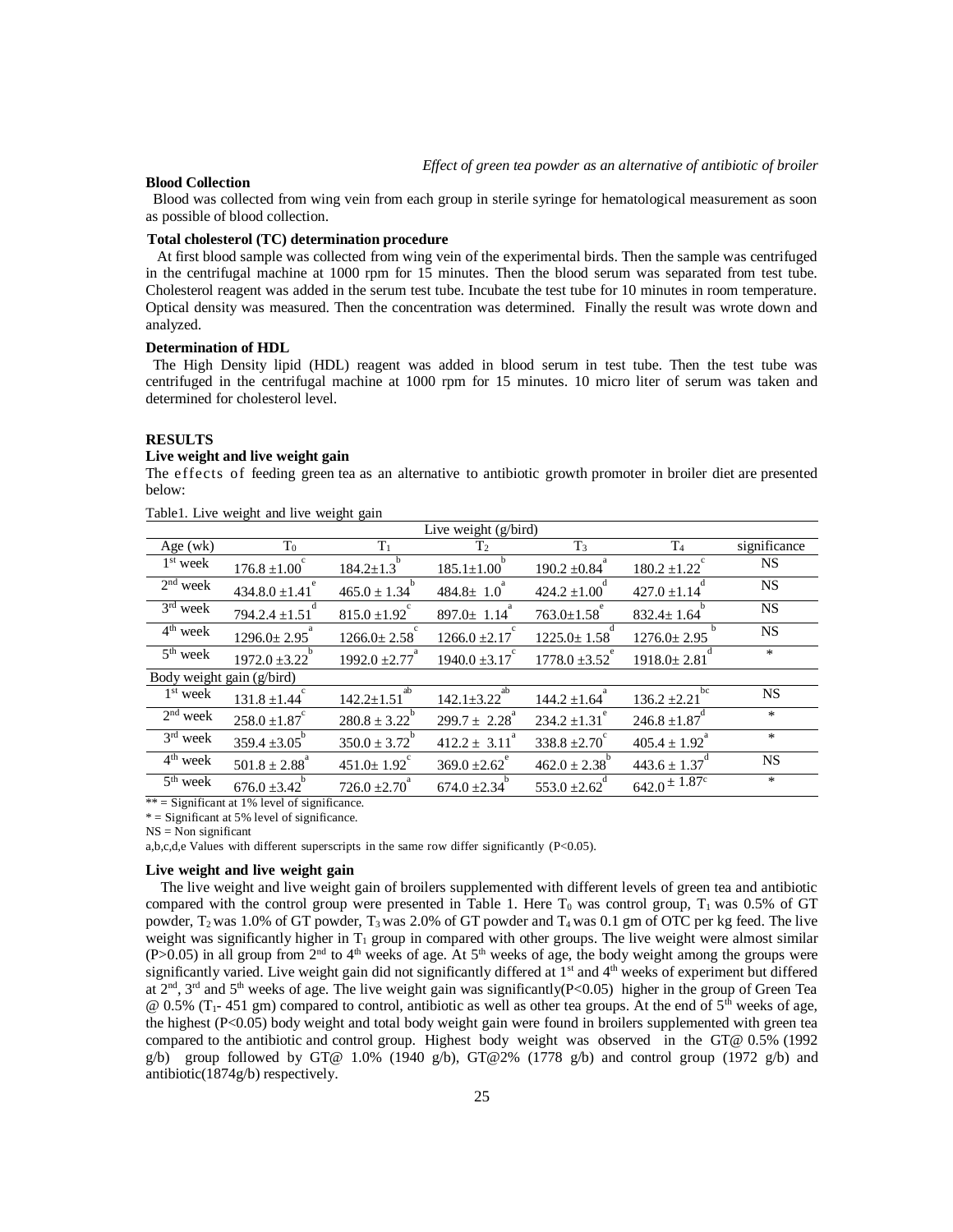## *Rahman and others*

#### **Feed intake**

 Feed consumption of birds during the experimental period is shown in Table 2. Here the feed intake of broilers at 1<sup>st</sup> and 3<sup>nd weeks of age was similar (P>0.05). Significant differences of feed intake were found</sup> among the groups at  $2^{nd}$ ,  $4^{th}$  and  $5^{th}$  weeks of age. At the end of the experiment, higher total feed intake was observed in the antibiotic group compared to the other groups (P<0.05). The feed intake of these groups were control (T<sub>0</sub>-3058 g/b), Green Tea @0.5% (T-2971g/b), Green Tea @ 1.0% (2995g/b), Green Tea @ 2% (3208 g/b) and antibiotic (3226 g/b) respectively.

Table 2. Feed intake (g/bird)

| Age $(wk)$           |                    |                  |                       |                      |                      | significance |
|----------------------|--------------------|------------------|-----------------------|----------------------|----------------------|--------------|
| 1 <sup>st</sup> week | $144.0 \pm 1.58$   | $145.0 \pm 2.30$ | $160.0 \pm 2.63$      | $145.0^{b} \pm 2.88$ | $143.0^{b} \pm 2.07$ | NS           |
| $2nd$ week           | $446.0 + 2.91$     | $468.0 \pm 3.05$ | $500.0 \pm 2.77$      | $490.0 + 2.42$       | $457.0 + 2.75$       | $\star$      |
| 3 <sup>rd</sup> week | $1010.0+7.07$      | $975.0 + 5.01$   | $1011.0 + 5.57$       | $1019.0 + 3.41$      | $1027.0 + 3.86$      | <b>NS</b>    |
| 4 <sup>th</sup> week | $1876.0 \pm 12-97$ | $18310 + 767$    | bc<br>$1848.0 + 6.06$ | $1892.6 + 22.35$     | $18942 + 2235$       | $*$          |
| $5th$ week           | $3058.0 + 6.15^b$  | $2973.0 + 9.22$  | $2997.0 + 10.15$      | $3214.0 + 6.04$      | $3230.0 + 9.03$      | $\star$      |

 $**$  = Significant at 1% level of significance.

 $*$  = Significant at 5% level of significance.

 $NS = Non$  significant

a,b,c,d,e Values with different superscripts in the same row differ significantly (P<0.05).

# **Feed conversion ratio (FCR)**

 Feed conversion ratio (FCR) of birds during the experimental period is presented in Table 3. Feed conversion ratio did not differ among the dietary groups at  $2<sup>nd</sup>$  week. Significant differences of feed conversion ratio varied significantly among the treatment groups and control group at 1<sup>st</sup>, 3<sup>rd</sup>, 4<sup>th</sup> and 5<sup>th weeks of age. Lowest but</sup> best FCR was obtained in group supplemented with 1% green tea.

| Age $(wk)$ | $T_0$                | $T_1$                | T <sub>2</sub>       | $T_3$            |                      | Level of     |
|------------|----------------------|----------------------|----------------------|------------------|----------------------|--------------|
|            |                      |                      |                      |                  |                      | significance |
| $1st$ week | $0.81 + 0.003$       | bc<br>$0.79 + 0.003$ | $0.86 + 0.002$       | $0.76 + 0.001$   | bc<br>$0.79 + 0.003$ | NS           |
| $2nd$ week | bc<br>$1.02 + 0.012$ | $1.01 + 0.003$       | bc<br>$1.03 + 0.008$ | $1.16 \pm 0.005$ | $1.06 \pm 0.029$     | <b>NS</b>    |
| $3rd$ week | $1.271 + 0.08$       | $1.196 + 0.04$       | $1.27 + 0.06$        | $1.315 + 0.08$   | $1.23 + 0.08$        | <b>NS</b>    |
| $4th$ week | $1.286 + 0.52$       | $1.425 + 0.037$      | $1.296 + 0.043$      | $1.416 + 0.59$   | $1.38 + 0.28$        | *            |
| $5th$ week | bc<br>$1.55+0.065$   | $1.491 + 0.058$      | bc<br>$1.54 + 0.048$ | $1.8 + 0.66$     | $1.68 + 0.059$       | *            |

Table 3. Feed conversion ratio (FCR) (feed/gain)

\*\* = Significant at 1% level of significance.

 $* =$  Significant at 5% level of significance.

 $NS = Non$  significant

a,b,c,d,e Values with different superscripts in the same row differ significantly (P<0.05).

## **Carcass yield**

Weight of different internal organs such as thigh, breast, liver and heart of the birds of  $T_0$ ,  $T_1$ ,  $T_2$ ,  $T_3$  and  $T_4$  are shown in the Table-4. Statistical analysis of the data did not show any difference between breast weights of the birds of different feeding groups.

Dressing percentage, thigh, liver and heart weight differed significantly  $(p>0.05)$  among the experimental birds. These parameters are significantly higher in tea supplemented and antibiotic group compared to control group.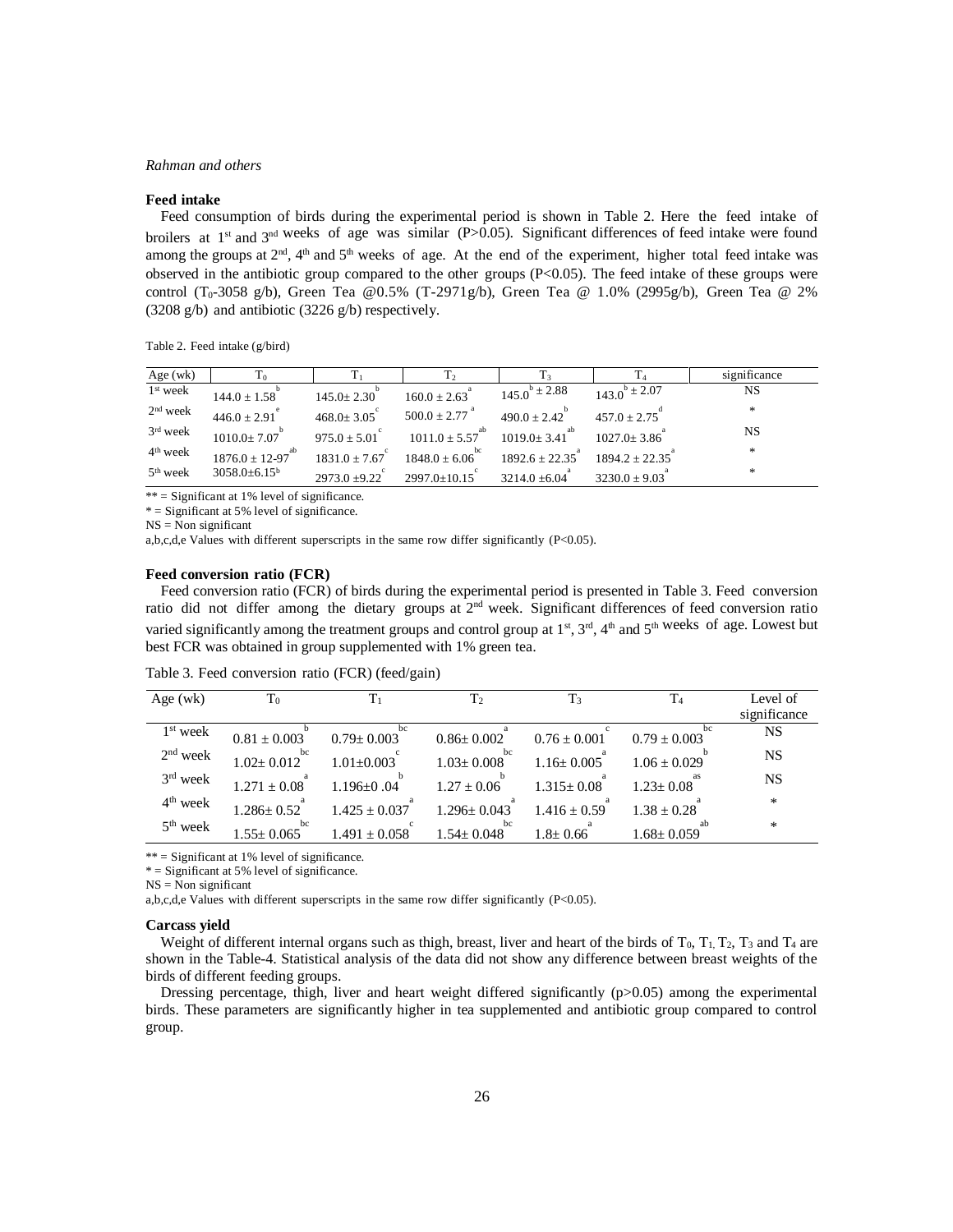| Age $(wk)$        | Dietary treatments  |                    |                    |                    |                    |              |
|-------------------|---------------------|--------------------|--------------------|--------------------|--------------------|--------------|
|                   |                     |                    |                    |                    |                    | significance |
|                   | $T_0$               |                    | $\mathbf{T}_2$     | $\mathbf{T}_3$     | $\mathbf{T}_4$     |              |
| Carcass wt. $(g)$ | $1950.00 \pm 18.16$ | $1970.00 \pm 2.00$ | $1910.00 \pm 2.94$ | $1750.00 \pm 3.67$ | $1900.00 \pm 1.22$ | *            |
| Dressing yield    | $1267 \pm 0.45$     | $1300 \pm 0.58$    | $1279 \pm 0.59$    | $1370 \pm 0.46$    | $1235 \pm 0.56$    | <b>NS</b>    |
| Thigh wt. (g)     | $221.90 \pm 1.87$   | $276.00 \pm 1.51$  | $234.00 \pm 3.16$  | $225.00 \pm 1.81$  | $213.00 \pm 3.14$  | $\ast$       |
| Breast wt. (g)    | $345.00 \pm 3.53$   | $386.00 \pm 3.84$  | $388.00 \pm 1.64$  | $357.00 \pm 4.78$  | $385.00 \pm 1.84$  | <b>NS</b>    |
| Liver wt. (g)     | $60 \pm 0.01$       | $53 \pm 0.01$      | $56 \pm 0.02$      | $63 \pm 0.02$      | $57 \pm 0.02$      | <b>NS</b>    |
| Heart wt. (g)     | $14 + 0.01$         | $16 \pm 0.01$      | $15 \pm 0.01$      | $18 + 0.02$        | $12 \pm 0.01$      | <b>NS</b>    |
|                   |                     |                    |                    |                    |                    |              |

Table 4. Carcass characteristics of broilers fed with Green Tea and antibiotic

\*\* = Significant at 1% level of significance. \* = Significant at 5% level of significance. NS = Non significant a,b,c,d,e Values with different superscripts in the same row differ significantly (P<0.05).

## **Blood parameters**

 Hematological parameters of the experimental birds were shown in Table-5. It was found Green Tea has an effect on the blood profile. The cholesterol level did not vary significantly (P>0.05) in different groups. However, total cholesterol is lower in the group of broiler supplied green tea @ 0.5% compare to other group of green tea and antibiotic groups. Green Tea to broiler has no effect on LDL of blood profile. All results are near to similar of normal level.

Triglyceride level showed significant (P<0.01) differences among different groups where highest level was found in  $T_1$  and lowest in  $T_3$  groups.

 Muramatsu *et al.* (1986) observed that tea leaves have effect on the cholesterol level. Minimum cholesterol level was found in the liver muscle (51.553mg/100g).

| <b>Parameters</b>                   | $\mathbf{T}_0$   | $\mathbf{T}_1$       | $\mathbf{T}_2$       | $\mathbf{T}_3$   | $\mathbf{T}_4$   | Level of<br>significance |
|-------------------------------------|------------------|----------------------|----------------------|------------------|------------------|--------------------------|
| <b>Total Cholesterol</b><br>(mg/dl) | $157.0 + 2.77$   | $145.0^{d} \pm 1.92$ | $217.0^{a} \pm 2.77$ | $215.0 + 2.16$   | $198.0 + 1.64$   | NS                       |
| $HDL$ (mg/dl)                       | $17.0 \pm 1.22$  | $25.0 \pm 1.00$      | $25.0 \pm 1.41$      | $30.0 \pm 2.07$  | $32.0 \pm 1.51$  | NS                       |
| $LDL$ (mg/dl)                       | $110.0 \pm 4.59$ | $145.0 \pm 1.76$     | $167.0 \pm 2.42$     | $168.0 \pm 2.62$ | $145.0 \pm 2.40$ | <b>NS</b>                |
| Triglyceride<br>(mg/dl)             | $120.0 \pm 4.46$ | $140.0 + 4.34$       | $125.0 + 2.05$       | $85.0 \pm 1.64$  | $100.0 + 2.98$   | $**$                     |

Table 5. Blood parameters of broilers fed diet with Green Tea @ 0.5, 1 and 2%, OTC @ 0.1 gm/kg feed.

 $**$  = Significant at 1% level of significance.  $*$  = Significant at 5% level of significance.

 $NS = Non$  significant

a,b,c,d,e Values with different superscripts in the same row differ significantly  $(P<0.05)$ .

#### **DISCUSSION**

 It has been reported that tea catechins have antibacterial activity against various pathogenic bacteria. The results indicate that 1% GTP and LTP provide different synergistic effects on several antibiotics in various bacteria. It was found that 1% GTP works the best synergistically against enterobacter aerogenes, making the resistant strain susceptible to 8 out of 12 antibiotics used. 1% LTP appeared to inhibit *E coli*, *E. aerogenes*, *S marescens* and *M smegmatis* which are gram-negative micro-organisms (Bobak Haghjoo *et al.*, 2013).

 Antibiotic growth promoters (AGP) are used for improving feed utilization, increasing general health of chickens and subsequently improving their productive performances through different dose of action (Nasir and Grashorn, 2008). Although high dose of antibiotic use negative effects on environment and human health (AL-Harthi, 2002; Nasir and Grashorn, 2008). Although minimal dose of OTC the effect of weight gain compared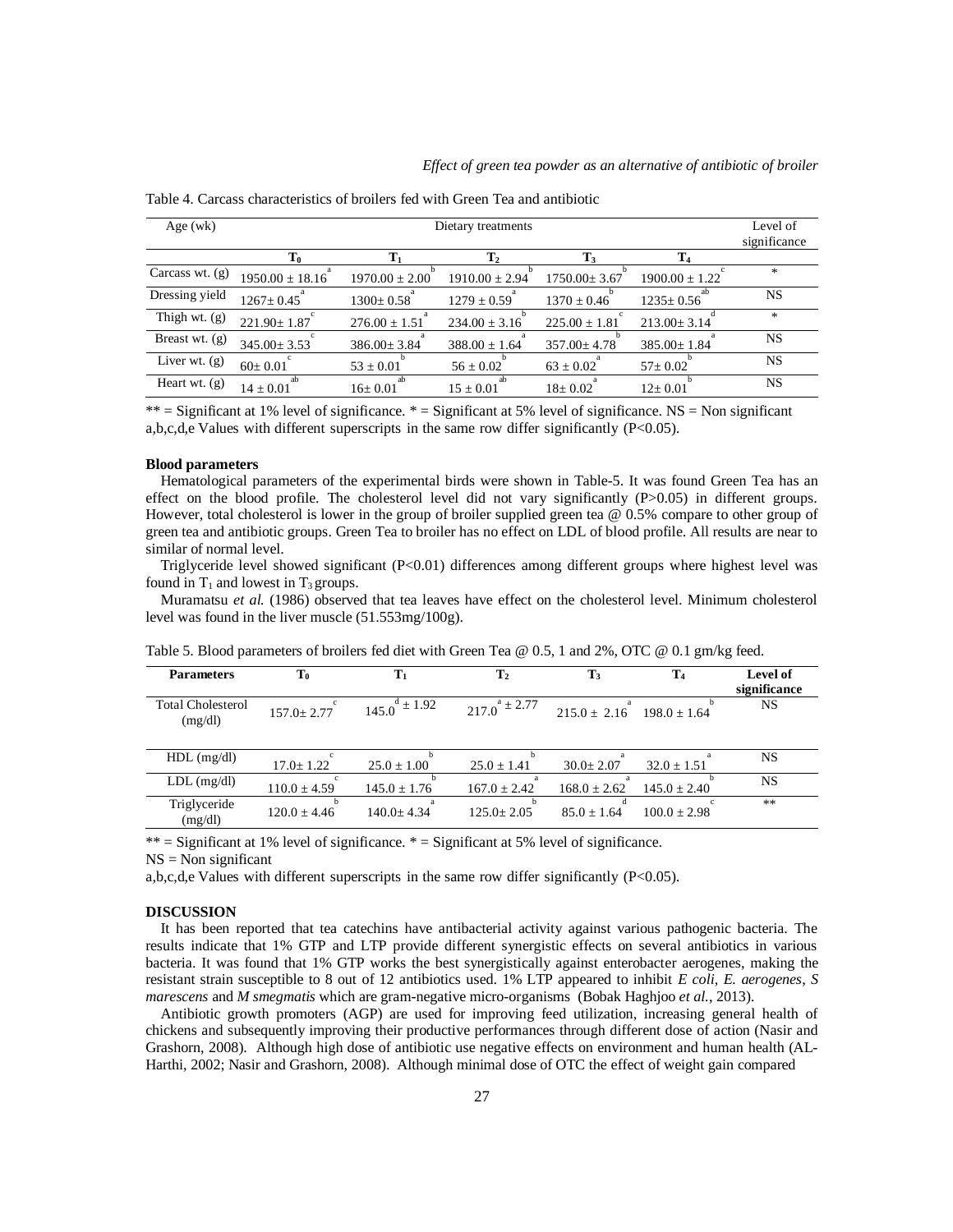## *Rahman and others*

with those feed of the control diet. Green tea phytogenics are of pharmacologically active ingredients such as catechins, flavanols, flavadiols, flavonoids and phenolic acids (Katiyar and Mukhtar, 1996; Ahmad *et al*., 1998; Lin *et al.*, 1998). Chicken received GTP supplemented diets had significantly ( $p<0.05$ ) greater body weight  $T_1$  at 35 days of age than those fed the un-supplemented control diet. This increase was  $(T_1 = 451 \text{ gm} \cdot \text{\&} 726 \text{ gm})$  at 35 days of age. This result indicated that 0.05 gm. /Kg diet had a similar potential to those of OTC suggesting that GTP may be a useful non-AGP. This improvement could be attributed to phytogenics due to their high content of pharmacologically active ingredients (Muramatsu *et al*., 1986; Toda *et al*., 1989). Feed consumptions of broilers significantly decrease due to supplementation with either level of GTP or OTC compared to the control diets only during 1-35 days. For the whole period 0.05gm /Kg feed significantly increase feed consumption by compare to that of the control group. Different internal organs like thigh muscle, liver, heart, breast muscle, carcass and dressing percentage can be measured. No significant differences breast muscle supplementing diet compared to the control group. There was significant interaction between carcass percentage, dressing yield, thigh muscle, liver, heart (Biswas and Wakita, 2001; Kaneko *et al*., 2001).

Green tea has an effect on the blood plasma constituents. Triglyceride level showed significant  $(p<0.01)$ difference among different groups at the age of 35 days. Similarly (Muramatsu *et al*., 1986) indicated that high cp diets enhanced lipid utilization by increased plasma triglyceride concentration.

# **CONCLUSIONS**

 From the above experiment we can conclude that green tea is considered for the prevention and treatment of many poultry diseases. It improves poultry health and increases farm production. Experimental broiler has good FCR and higher body weight gain during rearing with green tea powder. Experimental design must be more accurate and scientific for future research. More research studies are needed to conduct for drawing a right condition especially on green tea powder because of limited works are done in this potential supplement. All poultry farmers should be aware of the great impact of green tea powder on poultry health and poultry production for economic development of Bangladesh.

# **REFERENCES**

- 1. Ahmad N, Katiyar SK and Mukhtar H (1998). Cancer chemoprevention by tea polyphenols. In: Ioannides C, ed. Nutrition and Chemical Toxicity. West Sussex-England: John Wiley & Sons: 301-343
- 2. AL-Harthi MA (2002). Performance and carcass characteristics of broiler chicks as affected by different dietary types and levels of herbs, and spices as non classical growth promoters. *Egyptian Poultry Science Journal* 22: 325-343.
- 3. Biswas AH and Wakita M (2001). Effect of dietary Japanese green tea powder supplementation on feed utilization and carcass profiles in broilers. *Japanese Poultry Science* 38: 50-57.
- 4. Bobak Haghjoo, Lee H, Umme Habiba, Hassan Tahir, Moe Olabi and Tin-Chun Chu (2013). The synergistic effects of green tea polyphenols and antibiotics against potential pathogens. *Advances in Bioscience and Biotechnology* 4: 959-967.
- 5. Cao BH, Karasawa Y and Guo YM (2005). Effects of green tea polyphenols and fructo-oligosaccharides in semipurified diets on broilers performance and caecal microflora and their metabolites. *Asian-Australian Journal of Animal Science* 18: 85-89.
- 6. Carpenter R, O'Grady MN, O'Callaghan YC, O'Brien NM and Kerry JP (2007). Evaluation of the antioxidant potential of grape seed and bearberry extracts in raw and cooked pork. *Meat Science* 76: 604-610.
- 7. Hara-Kudo Y, Yamasaki A, Sasaki M, Okubo T, Minai Y, Haga M, Kondo K and Sugita-Konishi Y (2005). Antibacterial action on pathogenic bacterial spore by green tea catechins. *Journal of the Science of Food and Agriculture* 85: 2354-2361.
- 8. Kaneko K, Yamasakil K, Tagawa Y, Tokunaga M, Tobisa M and Furuse M (2001). Effects of dietary Japanese green tea powder on growth, meat ingredient and lipid accumulation in broilers. *Journal of Poultry Science* 38: 77-85.
- 9. Katiyar SK and Mukhtar H (1996). Tea in chemoprevention of cancer: epidemiologic and experimental studies. *International Journal of Oncology* 8: 221-238.